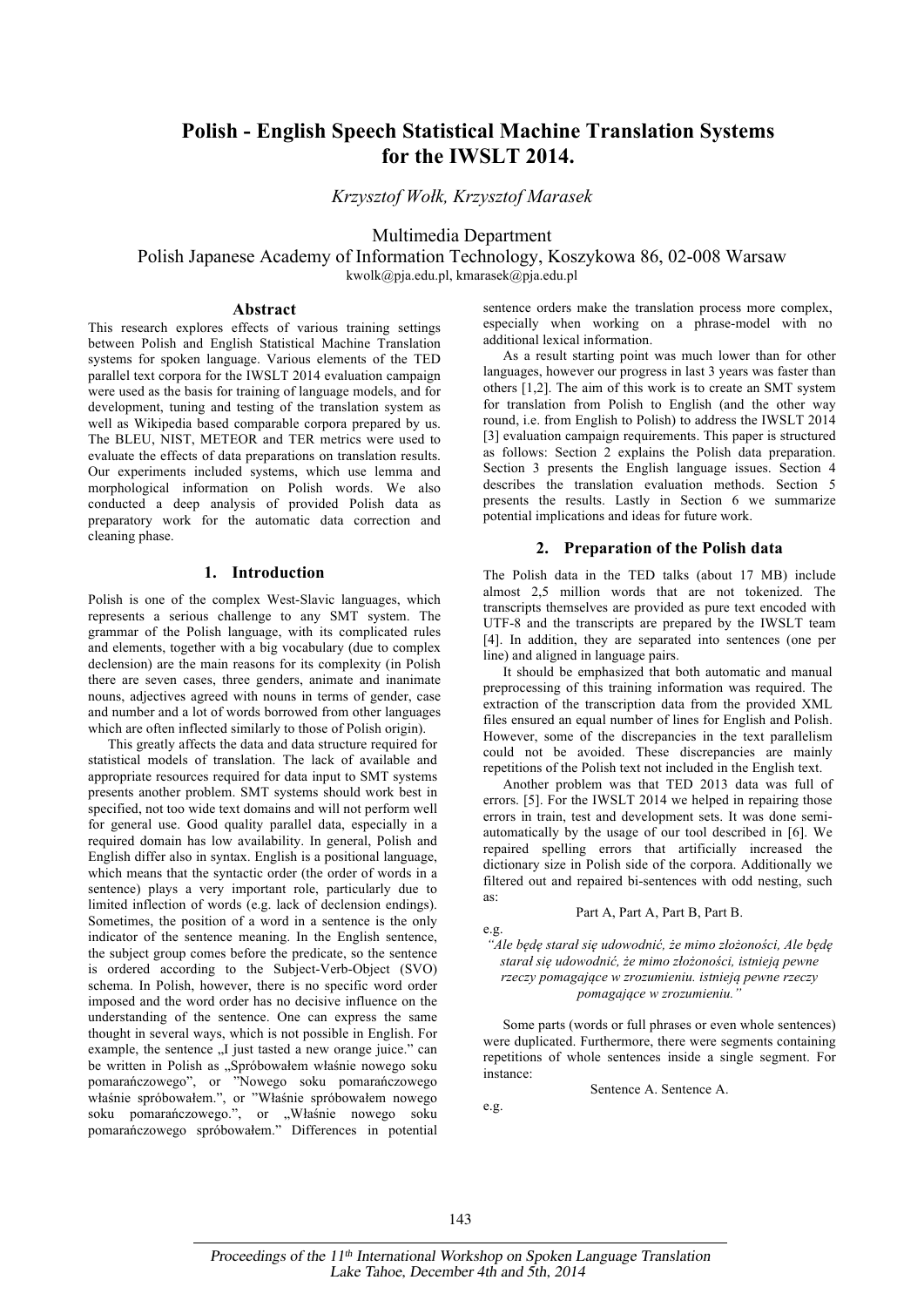͆*Zakumulują się u tych najbardziej pijanych i skąpych. Zakumulują się u tych najbardziej pijanych i skąpych.*͇ or

# Part A, Part B, Part B, Part C

e.g.

*" Matka może się ponownie rozmnażać, ale jak wysoką cenę płaci, przez akumulację toksyn w swoim organizmie - przez akumulację toksyn w swoim organizmie - śmierć pierwszego młodego.*͇

Overall, in the train set we found about 7% of spelling errors and about 15% of insertion errors. Luckily such problems occur only on the Polish side of the corpora. In our opinion the pre-processing tools used to align the corpus were not adjusted for the Polish language. Cleaning those problems increases BLEU score by the factor of  $1,5 - 2$ .

The number of unique Polish words and their forms was 144,115 and 59,296 English unique word forms. The disproportionate vocabulary sizes are also a challenge especially in translation from English to Polish.

Another problem is that the TED Talks do not have any specific domain. Statistical Machine Translation by definition works best when very specific domain data is used. The data we have is a mix of various, unrelated topics. This is most likely the reason why we cannot expect big improvements with this data and generally low scores in translation quality metrics.

There is not much focus on Polish in the campaign, so there is almost no additional data in Polish in comparison to a huge amount of data in, for example, French or German. At first we used perplexity measurement metrics to determine the data we obtained. Some of the data we were able to obtain from the OPUS [12] project page, some from another small projects and the rest was collected manually using web crawlers. We created those corpora and used them. What we created was:

- A Polish English dictionary (bilingual parallel)
- Additional (newer) TED Talks data sets not included in the original train data (we crawled bilingual data and created a corpora from it) (bilingual parallel)
- E-books (monolingual PL + monolingual EN)
- Proceedings of UK House of Lords (monolingual EN)
- Subtitles for movies and TV series (monolingual PL)
- Parliament and senate proceedings (monolingual PL)
- Wikipedia Comparable Corpus (bilingual parallel)
- Euronews Comparable Corpus (bilingual parallel)
- Repository of PJIIT's diplomas (monolingual PL)
- Many PL monolingual data web crawled from main web portals like blogs, chip.pl, Focus newspaper archive, interia.pl, wp.pl, onet.pl, money.pl, Usenet, Termedia, Wordpress web pages, Wprost newspaper archive, Wyborcza newspaper archive, Newsweek newspaper archive, etc.

"Other" in the table below stands for many very small models merged together. In Table 1 we show the perplexity values of the obtained data with no smoothing (PPL in Table 1) as well as smoothed with the Kneser-Ney algorithm (PPL+KN in Table 1). We used the MITLM [29] toolkit for that evaluation. As an evaluation set we used dev2010 data, which was used for tuning. Its dictionary covers 2861 words.

EMEA are texts from the European Medicines Agency, KDE4 is a localization file of that GUI, ECB stands for European Central Bank corpus, OpenSubtitles [12] are movies and TV series subtitles, EUNEWS is a web crawl of the euronews.com web page and EUBOOKSHOP comes from bookshop.europa.eu. Lastly bilingual TEDDL is additional TED data. We ensured that this data was not overlapping with the test or development sets. As can be seen from the Table 1, all additional data has big perplexity values, so no astonishing improvements based only on data could be expected.

*Table 1*: Data Perplexities for dev2010 data set

| Data set           | Dictionary | <b>PPL</b> | $PPL + KN$ |
|--------------------|------------|------------|------------|
| Baseline train.en  | 44,052     | 221        | 223        |
| <b>EMEA</b>        | 30,204     | 1738       | 1848       |
| KDE4               | 34,442     | 890        | 919        |
| <b>ECB</b>         | 17,121     | 837        | 889        |
| OpenSubtitles      | 343,468    | 388        | 415        |
| <b>EBOOKS</b>      | 528,712    | 405        | 417        |
| <b>EUNEWS</b>      | 21,813     | 430        | 435        |
| <b>NEWS COMM</b>   | 62,937     | 418        | 465        |
| <b>EUBOOKSHOP</b>  | 167,811    | 921        | 950        |
| <b>UN TEXTS</b>    | 175,007    | 681        | 714        |
| <b>UK LORDS</b>    | 215,106    | 621        | 644        |
| <b>NEWS 2010</b>   | 279,039    | 356        | 377        |
| <b>GIGAWORD</b>    | 287,096    | 582        | 610        |
| <b>DICTIONARY</b>  | 39,214     | 8629       | 8824       |
| <b>OTHER</b>       | 13,576     | 492        | 499        |
| <b>WIKIPEDIA</b>   | 682,276    | 9131       | 9205       |
| <b>NEWSPAPERS</b>  | 608,186    | 10066      | 10083      |
| <b>WEB PORTALS</b> | 510,240    | 731        | 746        |
| <b>BLOGS</b>       | 76,697     | 3481       | 3524       |
| <b>USENET</b>      | 733,619    | 8019       | 8034       |
| <b>DIPLOMAS</b>    | 353,730    | 32345      | 32582      |
| <b>TEDDL</b>       | 47,015     | 277        | 277        |

WIKIPEDIA and EUNEWS are parallel corpora extracted by us from comparable corpora. We were able to obtain 4,498 topic-aligned articles from the Euronews and about 1M from the Wikipedia. The Wikipedia corpus was about 104MB in size and contained 475,470 parallel sentences. Its first version was acknowledged as permissible data for the IWSLT 2014 evaluation campaign. The Euronews corpora contained 1,617 bi-sentences.

In order to extract the parallel sentence pairs we decided to facilitate Yalign Tool [26]. The Yalign tool was designed in order to automate parallel text mining process by finding sentences that are close translation matches from the comparable corpora. This opened up avenues for harvesting parallel corpora from sources like translated documents and the web. What is more Yalign is not limited to any language pair. But creation of own alignment models for two required languages is necessary.

The Yalign tool was implemented using a sentence similarity metric that produces a rough estimate (a number between 0 and 1) of how likely it is for two sentences to be a translation of each other. Additionally it uses a sequence aligner, that produces an alignment that maximizes the sum of the individual (per sentence pair) similarities between two documents. Yalign's main algorithm is actually a wrapper before standard sequence alignment algorithm [26].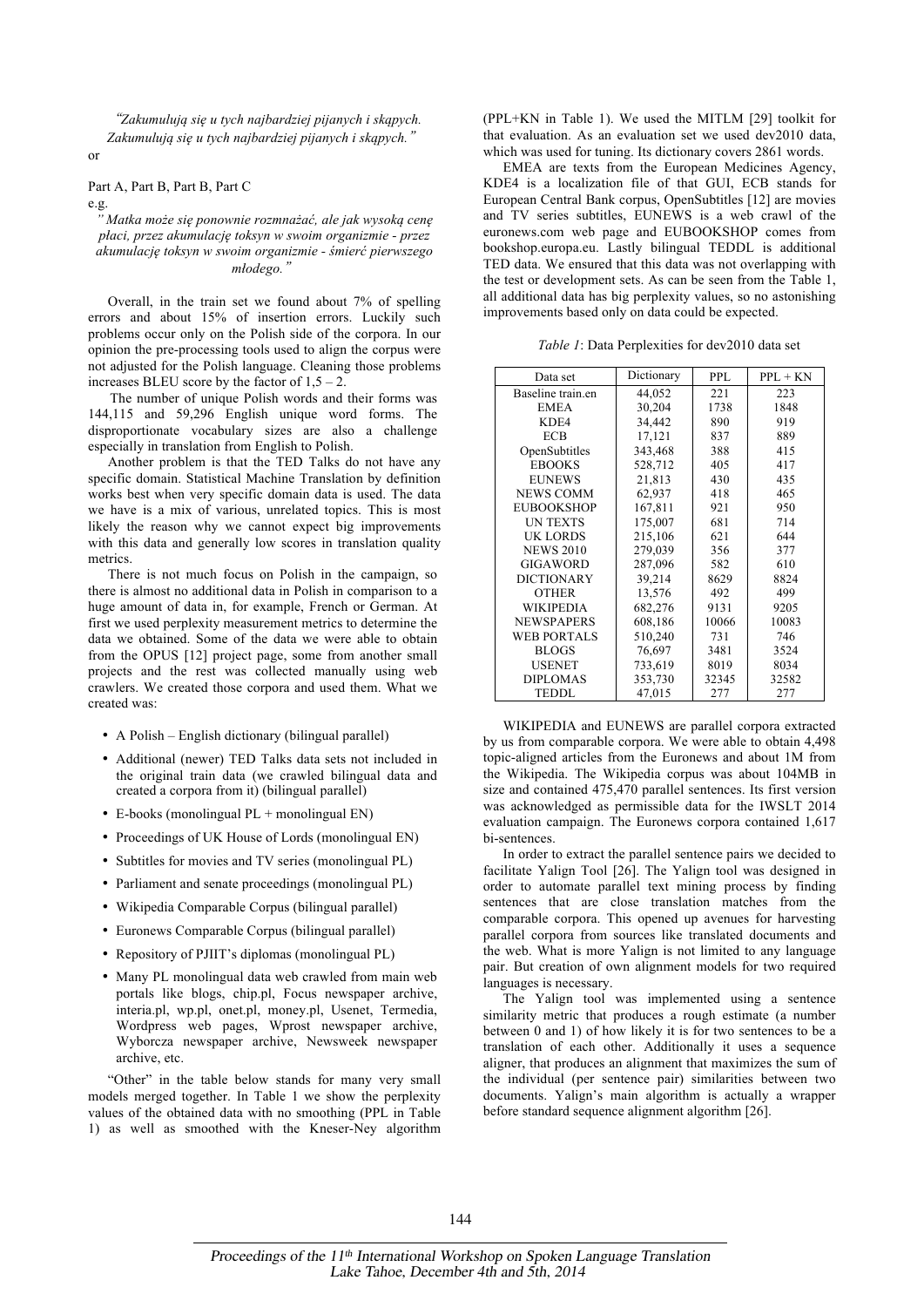For the sequence alignment Yalign uses a variation of the Needleman-Wunch algorithm [27] to find an optimal alignment between the sentences in two given documents. The algorithm has polynomial time worst-case complexity and it produces an optimal alignment. Unfortunately it can't handle alignments that cross each other or alignments from two sentences into a single one [27].

Since the sentence similarity is a computationally expensive operation, the implemented variation of the Needleman-Wunch algorithm uses A\* approach to explore the search space instead of using the classical dynamic programming method that would require  $N * M$  calls to the sentence similarity matrix.

After the alignment, only sentences that have a high probability of being translations are included in the final alignment. The result is filtered in order to deliver high quality alignments. To do this, a threshold value is used, such that if the sentence similarity metric is low enough the pair is excluded.

For the sentence similarity metric the algorithm uses a statistical classifier's likelihood output and adapts it into the  $< 0.1$  range.

The classifier must be trained in order to determine if a pair of sentences is translation of each other or not. The particular classifier used in the Yalign project was a Support Vector Machine. Besides being excellent classifier, SVMs can provide a distance to the separation hyperplane during classification, and this distance can be easily modified using a Sigmoid Function to return likelihood between 0 and 1 [28].

The use of a classifier means that the quality of the alignment depends not only on the input but also on the quality of the trained classifier.

To train the classifier a good quality parallel data was necessary as well as a dictionary with translation probability included. For this purposes we used TED talks [3] corpora enhanced by us during the IWSLT'13 Evaluation Campaign [5]. In order to obtain a dictionary we trained a phrase table and extracted 1-grams from it. We used the MGIZA++ tool for word and phrase alignment. The lexical reordering was set to use the msd-bidirectional-fe method and the symmetrisation method was set to grow-diag-final-and for word alignment processing [5].

Before use of a training translation model, preprocessing that included removal of long sentences (set to 80 words) had to be performed. The Moses toolkit scripts [7] were used for this purpose.

The final processing corpus included 185,527 lines from the Polish to English corpus. However, the disproportionate vocabulary sizes remained. One of the solutions to this problem (according to work of Bojar [10]) was to use stems instead of surface forms in order to reduce the Polish vocabulary size. Such a solution also requires a creation of an SMT system from Polish stems to plain Polish, Subsequently, we used PSI-TOOLKIT [9] to convert each Polish word into a lemma. The toolkit is a tool chain for automatic processing of Polish language and to lesser extent other languages like English, German, French, Spanish and Russian (with the focus on machine translation). The tool chain includes segmentation, tokenization, lemmatization, shallow parsing, deep parsing, rule-based machine translation, statistical machine translation, automatic generation of inflected forms from lemma sequences and automatic post edition. The toolkit was used as an additional information source for the SMT system preparation. It can be also used as a first step for

implementing a factored SMT system that, unlike a phrasebased system, includes morphological analysis, translation of lemmas and features as well as generation of surface forms. Incorporating additional linguistic information should effectively improve translation performance [8].

#### **2.1. Polish lemma extraction**

As previously mentioned, lemma extracted from Polish words are used instead of surface forms to overcome the problem of the huge difference in vocabulary sizes. For Polish lemma extraction, a tool chain that included tokenization and lemmatization from PSI-TOOLS was used.

These tools used in sequence provide a rich output that includes a lemma form of the tokens, prefixes, suffixes and morphosyntatic tags. Unfortunately unknown words like names or abbreviations or numbers, etc. are lost in the process. Also capitalization as well as punctuation does not remain. To preserve this relevant information we implemented a specialized tool that basing on differences between input and output of the PSI-TOOLS restored most of the lost information. The lemmatized version of the Polish training data was reduced to 36,065 unique words and the polish language model was also reduced from 156,970 to 32,873 unique words. The results of this work are presented in Table 2 and in Table 3. Each experiment was done only on the baseline data sets in PL->EN and EN->PL direction. The system settings are described in Chapter 5. The year column shows the test set that was used in the experiment, if a year has L suffix in means that it is lemmatized version of the baseline system.

*Table 2*: PL Lemma to EN translation results

| YEAR  | BLEU  | <b>NIST</b> | <b>TER</b> | MET   |
|-------|-------|-------------|------------|-------|
| 2010  | 16,70 | 5,70        | 67,83      | 49.31 |
| 2010L | 13,33 | 4,68        | 70,86      | 46,18 |
| 2011  | 20,40 | 5.71        | 62,99      | 53,13 |
| 2011L | 16,21 | 5,11        | 67,16      | 49,64 |
| 2012  | 17,22 | 5,37        | 65,96      | 49,72 |
| 2012L | 13,29 | 4,64        | 69,59      | 45,78 |
| 2013  | 18,16 | 5,44        | 65,50      | 50,73 |
| 2013L | 14,81 | 4,88        | 68,96      | 47,98 |
| 2014  | 14,71 | 4,93        | 68,20      | 47,20 |
| 2014L | 11,63 | 4,37        | 71,35      | 44,55 |

*Table 3*: EN to PL Lemma translation results

| YEAR  | BLEU  | <b>NIST</b> | <b>TER</b> | MET   |
|-------|-------|-------------|------------|-------|
| 2010  | 9.95  | 3.89        | 74,66      | 32,62 |
| 2010L | 12,98 | 4,86        | 68,06      | 40,19 |
| 2011  | 12,56 | 4.37        | 70,13      | 36,23 |
| 2011L | 16,36 | 5,40        | 62,96      | 44,86 |
| 2012  | 10,77 | 3.92        | 75,79      | 33,80 |
| 2012L | 14,13 | 4.83        | 69,76      | 41,52 |
| 2013  | 10,96 | 3.91        | 75,95      | 33,85 |
| 2013L | 15,21 | 5,02        | 68,17      | 42,58 |
| 2014  | 9,29  | 3.47        | 82,58      | 31,15 |
| 2014L | 12,35 | 4.44        | 75,27      | 39.12 |

Our experiments show that lemma translation to EN in each test set decreased the evaluation scores, contrary translation from EN to lemma for each set increased the translation quality. Such solution requires also training of a system from lemma into PL in order to restore proper surface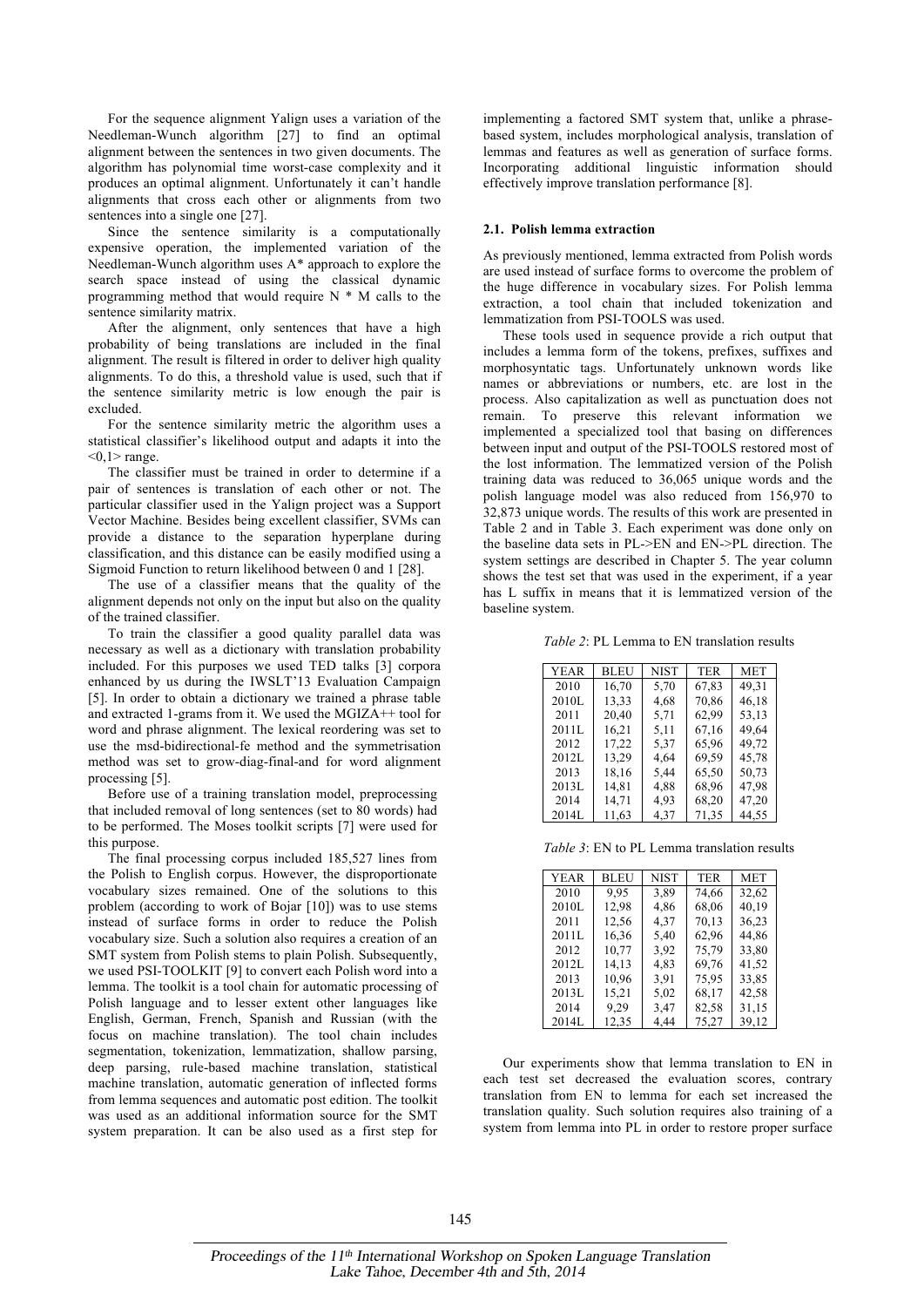forms of the words. We trained such system as well and evaluated it on official tests sets from years 2010-2014 and tuned on 2010 development data. The results for that system are presented in Table 4. Even that the scores are relatively high the results do not seem to be satisfactory enough to provide overall improvement of EN-LEMMA-PL pipeline over direct translation from EN to PL.

*Table 4*: Lemma to PL translation results

| YEAR | <b>BLEU</b> | NIST | <b>TER</b> | <b>MET</b> |
|------|-------------|------|------------|------------|
| 2010 | 41,14       | 8,72 | 31,28      | 65,25      |
| 2011 | 41,68       | 8,68 | 30,64      | 65,99      |
| 2012 | 38,87       | 8.38 | 32,23      | 64,18      |
| 2013 | 40,27       | 8,30 | 31,67      | 64,44      |
| 2014 | 37,78       | 8,01 | 33,17      | 62,78      |

To confirm our prediction we conducted additional experiment in which the English sentences were first translated into lemma and secondly we translated lemma into Polish surface forms. The results of such combined translation are showed in Table 5. They decrease the translation quality in comparison to direct translation from EN to PL. What is more by lemmatizing PL we lost much significant information. As a part of the future work we intend to lemmatize only not very common words, but we are still aware of that most of the Polish words will appear quire rare due to many word forms. We anticipate that most of the words will be replaced by lemmas. Unfortunately also the quality of lemma to surface is of low quality. The Polish declension is complex e.g. sometimes even a steam is changed doe to phonetic/phontactic rules.

*Table 5*: EN -> PL Lemma -> PL pipeline translation

| YEAR | <b>BLEU</b> | <b>NIST</b> | <b>TER</b> | <b>MET</b> |
|------|-------------|-------------|------------|------------|
| 2010 | 7.47        | 3,45        | 76,17      | 29,16      |
| 2011 | 9.67        | 3,84        | 72,45      | 32,25      |
| 2012 | 8,26        | 3,39        | 78,40      | 29,60      |
| 2013 | 8.83        | 3,54        | 77.11      | 30,61      |
| 2014 | 6.98        | 3,10        | 83,81      | 27,71      |

## **3. English Data Preparation**

The preparation of the English data was definitively less complicated than for Polish. We developed a tool to clean the English data by removing foreign words, strange symbols, etc. Compare to Polish, the English data contained significantly less errors. Nonetheless some problems needed to be removed, most problematic were translations into languages other than English and strange UTF-8 symbols. We also found few duplications and insertions inside single segments.

# **4. Evaluation Methods**

Metrics are necessary to measure the quality of translations produced by the SMT systems. For this, various automated metrics are available to compare SMT translations to high quality human translations. Since each human translator produces a translation with different word choices and orders, the best metrics measure SMT output against multiple reference human translations. For scoring purposes we used four well-known metrics that show high correlation with human judgments. Among the commonly used SMT metrics are: Bilingual Evaluation Understudy (BLEU), the U.S. National Institute of Standards & Technology (NIST) metric, the Metric for Evaluation of Translation with Explicit Ordering (METEOR), and Translation Error Rate (TER).

According to Koehn, BLEU [11] uses textual phrases of varying length to match SMT and reference translations. Scoring of this metric is determined by the weighted averages of those matches. [13]

To encourage infrequently used word translation, the NIST [13] metric scores the translation of such words higher and uses the arithmetic mean of the n-gram matches. Smaller differences in phrase length incur a smaller brevity penalty. This metric has shown advantages over the BLEU metric.

The METEOR [13] metric also changes the brevity penalty used by BLEU, uses the arithmetic mean like NIST, and considers matches in word order through examination of higher order n-grams. These changes increase score based on recall. It also considers best matches against multiple reference translations when evaluating the SMT output.

TER [14] compares the SMT and reference translations to determine the minimum number of edits a human would need to make for the translations to be equivalent in both fluency and semantics. The closest match to a reference translation is used in this metric. There are several types of edits considered: word deletion, word insertion, word order, word substitution, and phrase order.

# **5. Experimental Results**

A number of experiments were performed to evaluate various versions for our SMT systems. The experiments involved a number of steps. Processing of the corpora was accomplished, including tokenization, cleaning, factorization, conversion to lower case, splitting, and a final cleaning after splitting. Training data was processed, and the language model was developed. Tuning was performed for each experiment. Lastly, the experiments were conducted.

The baseline system testing was done using the Moses open source SMT toolkit with its Experiment Management System (EMS) [15]. The SRI Language Modeling Toolkit (SRILM) [19] with an interpolated version of the Kneser-Key discounting (interpolate –unk –kndiscount) was used for 5 gram language model training. We used the MGIZA++ tool for word and phrase alignment. KenLM [17] was used to binarize the language model, with a lexical reordering set to use the msd-bidirectional-fe model. Reordering probabilities of phrases are conditioned on lexical values of a phrase. It considers three different orientation types on source and target phrases like monotone(M), swap(S) and discontinuous(D). The bidirectional reordering model adds probabilities of possible mutual positions of source counterparts to current and following phrases [18]. MGIZA++ is a multi-threaded version of the well-known GIZA++ tool [20]. The symmetrization method was set to grow-diag-final-and for word alignment processing. First two-way direction alignments obtained from GIZA++ were intersected, so only the alignment points that occurred in both alignments remained. In the second phase, additional alignment points existing in their union were added. The growing step adds potential alignment points of unaligned words and neighbors. Neighborhood can be set directly to left, right, top or bottom, as well as to diagonal (grow-diag). In the final step, alignment points between words from which at least one is unaligned are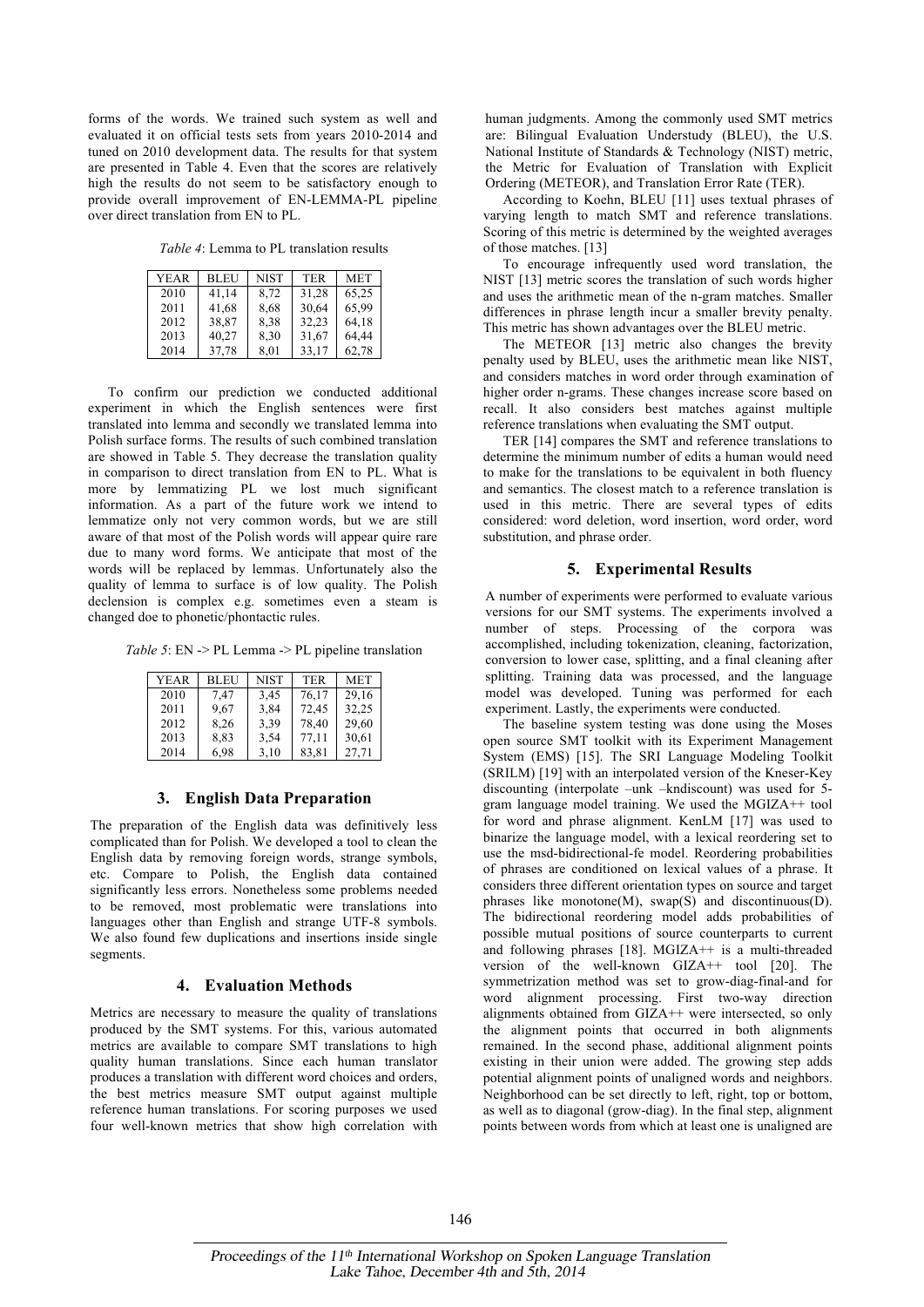added (grow-diag-final). If the grow-diag-final-and method is used, an alignment point between two unaligned words appears. [15]

We conducted about a hundred of experiments using test and development 2010 data to determine the best possible translation settings from Polish to English and the reverse. For experiments we used Moses SMT with Experiment Management System (EMS) [15]. Starting from baseline (BLEU: 16,70) system tests, we raised our score through extending the language model with more data and by interpolating it linearly. We determined that not using lower casing, changing maximum sentence length to 95, maximum phrase length to 6 improves the BLEU score. Additionally we changed the language model order from 5 to 6 and changed the discounting method from Kneser-Ney to Witten-Bell. Those setting proved to increase translation quality for PL-EN language pair in [5]. In the training part, we changed the lexicalized reordering method from msd-bidirectional-fe to hier-mslr-bidirectional-fe. The system was also enriched with Operation Sequence Model (OSM) [21]. The motivation for OSM is that it provides phrase-based SMT models the ability to memorize dependencies and lexical triggers, it can search for any possible reordering, and it has a robust search mechanism. Additionally, OSM takes source and target context into account, and it does not have the spurious phrasal segmentation problem. The OSM is valuable especially for the strong reordering mechanism. It couples translation and reordering, handles both short and long distance reordering, and does not require a hard reordering limit [21]. What is more we used Compound Splitting feature [8]. Tuning was done using MERT tool with batch-mira feature and n-best list size was changed from 100 to 150. This setting and language models produced the score of BLEU equal to 21,57. Lastly we used all parallel data we were able to obtain. We adapted it using Modified Moore Levis Filtering [8]. From our experiments we conducted that best results are obtained when sampling about 150,000 bi-sentences from in-domain corpora and by using filtering after the word alignment. The ratio of data to be kept was set to 0,8 obtaining our best score equal to 23,74.

Because of a much bigger dictionary, the translation from EN to PL is significantly more complicated. Our baseline system score was 9,95 in BLEU. Similarly to PL-EN direction we determined that not using lower casing, changing maximum sentence length to 85, maximum phrase length to 7 improves the BLEU score. Additionally we set the language model order from 5 to 6 and changed the discounting method from Kneser-Ney to Witten-Bell. In the training part, we changed the lexicalized reordering method from msdbidirectional-fe to tgttosrc. The system was also enriched with Operation Sequence Model (OSM). What is more we used Compund Splitting feature and we did punctuation normalization. Tuning was done using MERT tool with batchmira feature and n-best list size was changed from 100 to 150. Training a hierarchical phrase-based translation model also improved results in this translation scenario [16].

This setting and language models produced the score of BLEU equal to 19,81. Lastly we used all parallel data we were able to obtain. We adapted it using Modified Moore Levis Filtering [8]. From our experiments we conducted that best results are obtained when sampling about 150,000 bisentences from in-domain corpora and by using filtering after the word alignment. The ratio of data to be kept was set to 0,9 obtaining our best score equal to 22,76.

*Table 6*: Polish-to-English translation

| System      | Year | <b>BLEU</b> | <b>NIST</b> | <b>TER</b> | <b>METEOR</b> |
|-------------|------|-------------|-------------|------------|---------------|
| <b>BASE</b> | 2010 | 16,70       | 5,70        | 67,83      | 49,31         |
| <b>BEST</b> | 2010 | 23,74       | 6,25        | 54,63      | 57,06         |
| <b>BASE</b> | 2011 | 20,40       | 5,71        | 62,99      | 53,13         |
| <b>BEST</b> | 2011 | 28,00       | 6,61        | 51,02      | 61,23         |
| <b>BASE</b> | 2012 | 17,22       | 5,37        | 65,96      | 49,72         |
| <b>BEST</b> | 2012 | 23,15       | 5.55        | 56,42      | 56,49         |
| <b>BASE</b> | 2013 | 18,16       | 5,44        | 65,50      | 50,73         |
| <b>BEST</b> | 2013 | 28,62       | 6,71        | 57,10      | 58,48         |
| <b>BASE</b> | 2014 | 14,71       | 4.93        | 68,20      | 47,20         |
| <b>BEST</b> | 2014 | 18.96       | 5,56        | 64,59      | 51,29         |

The experiments on our best systems were conducted with the use of the test data from years 2010-2014. These results are showed in Table 6 and Table 7, respectively, for the Polish-to-English and English-to-Polish translations. They are measured by the BLEU, NIST, TER and METEOR metrics. Note that a lower value of the TER metric is better, while the other metrics are better when their values are higher.

*Table 7*: English-to-Polish translation

| System      | Year | <b>BLEU</b> | <b>NIST</b> | <b>TER</b> | <b>METEOR</b> |
|-------------|------|-------------|-------------|------------|---------------|
| <b>BASE</b> | 2010 | 9.95        | 3,89        | 74,66      | 32,62         |
| <b>BEST</b> | 2010 | 22,76       | 5,83        | 60,23      | 49,18         |
| <b>BASE</b> | 2011 | 12,56       | 4,37        | 70,13      | 36,23         |
| <b>BEST</b> | 2011 | 29,20       | 6,54        | 55,02      | 51,48         |
| <b>BASE</b> | 2012 | 10,77       | 3.92        | 75,79      | 33,80         |
| <b>BEST</b> | 2012 | 26,33       | 5,93        | 60,88      | 47,85         |
| <b>BASE</b> | 2013 | 10,96       | 3.91        | 75,95      | 33,85         |
| <b>BEST</b> | 2013 | 26,61       | 5.99        | 59,94      | 48,44         |
| BASE        | 2014 | 9.29        | 3,47        | 82,58      | 31,15         |
| <b>BEST</b> | 2014 | 16,59       | 4,48        | 73,66      | 38.85         |

## **6. Discussion & Conclusions**

Several conclusions can be drawn from the experimental results presented here. Automatic and manual cleaning of the training files has some positive impact, among the variations of the experiments [5]. Obtaining and adapting additional bilingual and monolingual data produced the biggest influence on the translation quality itself. In each direction using OSM and adapting training and tuning parameters was necessary and it could not be simply replicated from other experiments.

What was uncommon and surprising the punctuation normalization and usage of the hierarchical phrase model improved the quality only in translation into the Polish language and had negative results in opposite direction experiments.

What is more, converting Polish surface forms of words to lemma reduces the Polish vocabulary, which should improve the English-to-Polish translation performance and opposite. The Polish to English translation typically outscores the English to Polish translation, even on the same data. It is also what we would expect in our experiments with lemma, nonetheless our initial assumptions were not confirmed in empirical tests.

Several potential opportunities for future work are of interest. Additional experiments using extended language models are warranted to determine if this improves SMT scores. We are also interested in developing some more web crawlers in order to obtain additional data that would most likely prove useful. What is more, the Wikipedia corpus we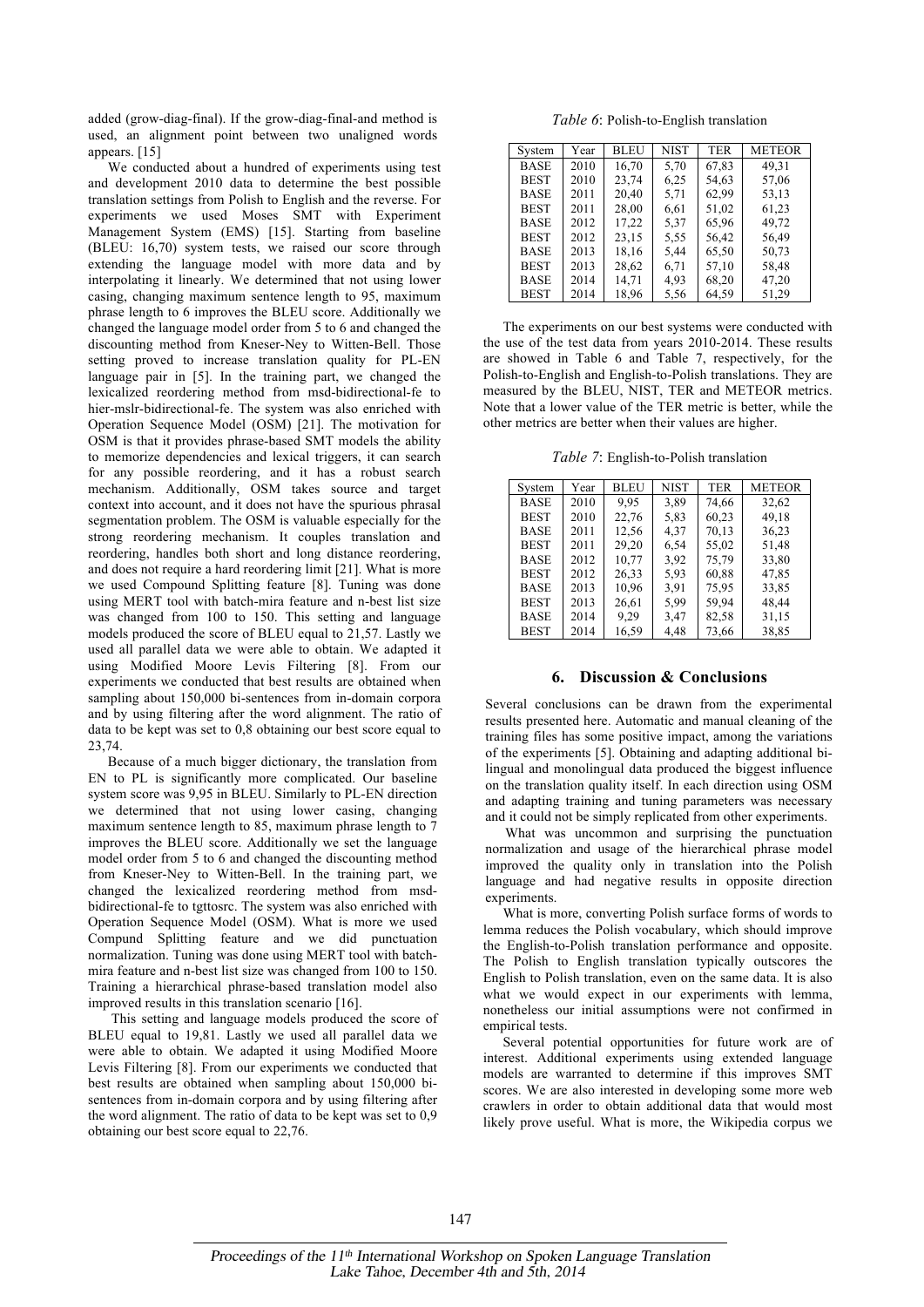created is still very noisy. We are currently working on cleaning it semi-automatically.

In future we intend to try clustering the training data into word classes in order to obtain smoother distributions and better generalizations. Using class-based models was shown to be useful when translating into morphologically rich languages like Polish [23]. We are also planning on using Unsupervised Transliteration Models, that proved to be quite useful in MT for translating OOV words, for disambiguation and for translating closely related languages [24]. This feature would most likely help us overcome difference in the vocabulary size, especially when translating into PL. Using a Fill-up combination technique (instead of interpolation) that is useful when the relevance of the models is known a priori: typically, when one is trained on in-domain data and the others on out-of-domain data is also in our interests [25].

Neural machine translation is a recently proposed approach to machine translation. Unlike the traditional statistical machine translation, the neural machine translation aims at building a single neural network that can be jointly tuned to maximize the translation performance. The models proposed recently for neural machine translation often belong to a family of encoder-decoders and consists of an encoder that encodes a source sentence into a fixed-length vector from which a decoder generates a translation. We would like to test such methodology on PL-EN language pair in accordance to [22].

## **7. Acknowledgements**

This work is supported by the European Community from the European Social Fund within the Interkadra project UDA-POKL-04.01.01-00-014/10-00 and Eu-Bridge 7th FR EU project (grant agreement n°287658).

#### **References**

- [1] *M. Cetollo, J. Niehues, S. Stuker, L. Bentivogli, M. Federico, "Overview of the IWSLT2012 Evaluation Campaign", in* Proceedings of the 10th International Workshop on Spoken Language Translation (IWSLT)*,* Hong Kong, China, 2012
- [2] *M. Cetollo, J. Niehues, S. Stuker, L. Bentivogli, M. Federico, "Report on the 10th IWSLT Evaluation Campaign", in* Proceedings of the 10th International Workshop on Spoken Language Translation (IWSLT)*,* Heidelberg, Germany, 2013
- [3] IWSLT2014 Evaluation Campaign, http://workshop2014.iwslt.org/
- [4] https://sites.google.com/site/iwsltevaluation2014/mttrack
- [5] K. Wołk, K. Marasek, "Polish English Speech Statistical Machine Translation Systems for the IWSLT 2013", in *Proceedings of the 10th International Workshop on Spoken Language Translation (IWSLT)*, Heidelberg, Germany, 2013
- [6] K. Wołk, K. Marasek, "A Sentence Meaning Based Alignment Method for Parallel Text Corpora Preparation", *Advances in Intelligent Systems and Computing volume 275*, Madeira Island, Portugal, 2014, pp. 107-114
- [7] P. Koehn, H. Hoang, A. Birch, C. Callison-Burch, M. Federico, N. Bertoldi, B. Cowan, W. Shen, C. Moran, R. Zens, C. Dyer, R. Bojar, A. Constantin, E. Herbst, "Moses: Open Source Toolkit for Statistical Machine Translation", in *Proceedings of the ACL 2007 Demo and Poster Sessions*, Prague, June 2007, pp. 177–180
- [8] K. Wołk, K. Marasek, "Polish -English Statistical Machine Translation of Medical Texts", *New Research in Multimedia and Internet Systems*, September 2014, pp. 169-177
- [9] F. Graliński, K. Jassem, M. Junczys-Dowmunt, "PSI-Toolkit: Natural language processing pipeline", *Computational Linguistics - Applications*, Heidelberg: Springer 2012, pp. 27-39
- [10] O. Bojar, "Rich Morphology and What Can We Expect from Hybrid Approaches to MT", *Invited talk at International Workshop on Using Linguistic Information for Hybrid Machine Translation(LIHMT-2011)*, 2011
- [11] P. Koehn, "What is a Better Translation?", *Reflections on Six Years of Running Evaluation Campaigns*, 2011
- [12] J. Tiedemann, "Parallel Data, Tools and Interfaces in OPUS", in *Proceedings of the 8th International Conference on Language Resources and Evaluation (LREC 2012)*, 2012, pp. 2214-2218
- [13] K. Wołk, K. Marasek, "Enhanced Bilingual Evaluation Understudy", *Lecture Notes on Information Theory, volume 2 number 2*, 2014, pp.191-197
- [14] M. Snover, B. Dorr, R. Schwartz, L. Micciulla, J. Makhoul, "A Study of Translation Edit Rate with Targeted Human Annotation", *Proceedings of 7th Conference of the Assoc. for Machine Translation in the Americas*, Cambridge, August 2006.
- [15] K. Wołk, K. Marasek, "Real-Time Statistical Speech Translation", *Advances in Intelligent Systems and Computing volume 275*, Madeira Island, Portugal, 2014, pp.107-114
- [16] D. Chiang, "Hierarchical Phrase-Based Translation", *Computational Linguistics Volume 33, Number 2*, 2007
- [17] K. Heafield, "KenLM: Faster and smaller language model queries", *Proceedings of Sixth Workshop on Statistical Machine Translation, Association for Computational Linguistics*, 2011